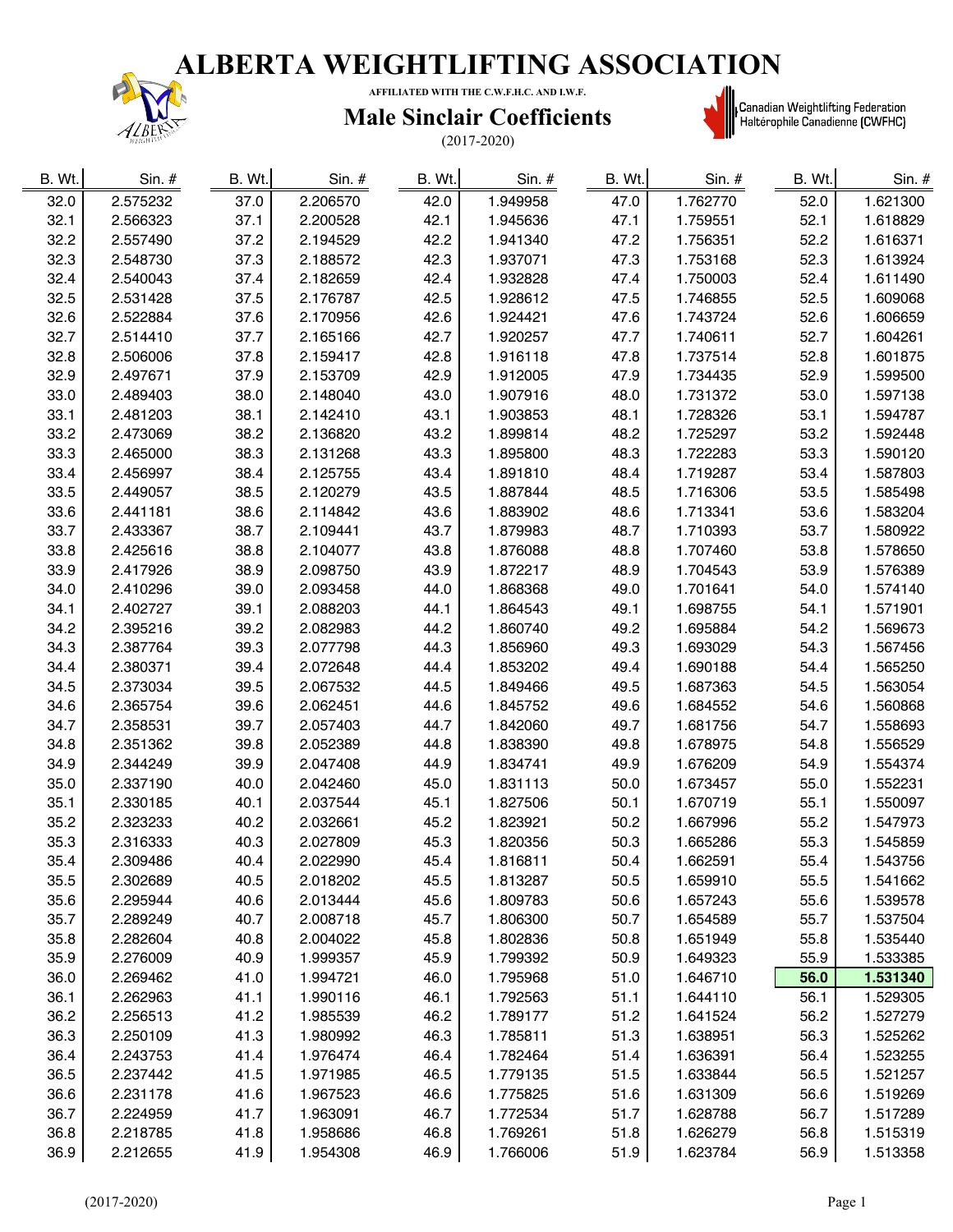

**AFFILIATED WITH THE C.W.F.H.C. AND I.W.F.**

#### **Male Sinclair Coefficients**

(2017-2020)



**starting († 1818)**<br>| Canadian Weightlifting Federation<br>| Haltérophile Canadienne (CWFHC)

| B. Wt. | $Sin.$ # | B. Wt. | $Sin.$ # | B. Wt. | $Sin.$ # | B. Wt. | Sin. #   | B. Wt. | $Sin.$ # |
|--------|----------|--------|----------|--------|----------|--------|----------|--------|----------|
| 57.0   | 1.511406 | 62.0   | 1.424167 | 67.0   | 1.353700 | 72.0   | 1.295977 | 77.0   | 1.248153 |
| 57.1   | 1.509463 | 62.1   | 1.422609 | 67.1   | 1.352432 | 72.1   | 1.294932 | 77.1   | 1.247283 |
| 57.2   | 1.507528 | 62.2   | 1.421058 | 67.2   | 1.351169 | 72.2   | 1.293890 | 77.2   | 1.246415 |
| 57.3   | 1.505603 | 62.3   | 1.419514 | 67.3   | 1.349911 | 72.3   | 1.292852 | 77.3   | 1.245551 |
| 57.4   | 1.503686 | 62.4   | 1.417976 | 67.4   | 1.348657 | 72.4   | 1.291818 | 77.4   | 1.244689 |
| 57.5   | 1.501778 | 62.5   | 1.416444 | 67.5   | 1.347409 | 72.5   | 1.290788 | 77.5   | 1.243831 |
| 57.6   | 1.499879 | 62.6   | 1.414919 | 67.6   | 1.346166 | 72.6   | 1.289762 | 77.6   | 1.242976 |
| 57.7   | 1.497989 | 62.7   | 1.413400 | 67.7   | 1.344927 | 72.7   | 1.288740 | 77.7   | 1.242123 |
| 57.8   | 1.496107 | 62.8   | 1.411888 | 67.8   | 1.343694 | 72.8   | 1.287721 | 77.8   | 1.241274 |
| 57.9   | 1.494233 | 62.9   | 1.410382 | 67.9   | 1.342465 | 72.9   | 1.286707 | 77.9   | 1.240428 |
| 58.0   | 1.492368 | 63.0   | 1.408882 | 68.0   | 1.341241 | 73.0   | 1.285696 | 78.0   | 1.239584 |
| 58.1   | 1.490512 | 63.1   | 1.407389 | 68.1   | 1.340022 | 73.1   | 1.284689 | 78.1   | 1.238744 |
| 58.2   | 1.488663 | 63.2   | 1.405902 | 68.2   | 1.338808 | 73.2   | 1.283685 | 78.2   | 1.237907 |
| 58.3   | 1.486823 | 63.3   | 1.404421 | 68.3   | 1.337598 | 73.3   | 1.282685 | 78.3   | 1.237073 |
| 58.4   | 1.484992 | 63.4   | 1.402946 | 68.4   | 1.336393 | 73.4   | 1.281689 | 78.4   | 1.236241 |
| 58.5   | 1.483169 | 63.5   | 1.401478 | 68.5   | 1.335193 | 73.5   | 1.280697 | 78.5   | 1.235413 |
| 58.6   | 1.481353 | 63.6   | 1.400015 | 68.6   | 1.333998 | 73.6   | 1.279708 | 78.6   | 1.234587 |
| 58.7   | 1.479546 | 63.7   | 1.398559 | 68.7   | 1.332807 | 73.7   | 1.278723 | 78.7   | 1.233764 |
| 58.8   | 1.477747 | 63.8   | 1.397109 | 68.8   | 1.331621 | 73.8   | 1.277742 | 78.8   | 1.232945 |
| 58.9   | 1.475956 | 63.9   | 1.395664 | 68.9   | 1.330439 | 73.9   | 1.276764 | 78.9   | 1.232128 |
| 59.0   | 1.474173 | 64.0   | 1.394226 | 69.0   | 1.329262 | 74.0   | 1.275790 | 79.0   | 1.231314 |
| 59.1   | 1.472398 | 64.1   | 1.392794 | 69.1   | 1.328090 | 74.1   | 1.274819 | 79.1   | 1.230503 |
| 59.2   | 1.470631 | 64.2   | 1.391367 | 69.2   | 1.326922 | 74.2   | 1.273852 | 79.2   | 1.229694 |
| 59.3   | 1.468872 | 64.3   | 1.389947 | 69.3   | 1.325759 | 74.3   | 1.272888 | 79.3   | 1.228889 |
| 59.4   | 1.467120 | 64.4   | 1.388532 | 69.4   | 1.324600 | 74.4   | 1.271928 | 79.4   | 1.228086 |
| 59.5   | 1.465376 | 64.5   | 1.387123 | 69.5   | 1.323446 | 74.5   | 1.270972 | 79.5   | 1.227286 |
| 59.6   | 1.463640 | 64.6   | 1.385720 | 69.6   | 1.322296 | 74.6   | 1.270019 | 79.6   | 1.226489 |
| 59.7   | 1.461912 | 64.7   | 1.384322 | 69.7   | 1.321150 | 74.7   | 1.269069 | 79.7   | 1.225695 |
| 59.8   | 1.460191 | 64.8   | 1.382931 | 69.8   | 1.320009 | 74.8   | 1.268123 | 79.8   | 1.224903 |
| 59.9   | 1.458477 | 64.9   | 1.381545 | 69.9   | 1.318872 | 74.9   | 1.267180 | 79.9   | 1.224114 |
| 60.0   | 1.456772 | 65.0   | 1.380164 | 70.0   | 1.317740 | 75.0   | 1.266241 | 80.0   | 1.223328 |
| 60.1   | 1.455073 | 65.1   | 1.378790 | 70.1   | 1.316612 | 75.1   | 1.265305 | 80.1   | 1.222545 |
| 60.2   | 1.453382 | 65.2   | 1.377420 | 70.2   | 1.315488 | 75.2   | 1.264373 | 80.2   | 1.221765 |
| 60.3   | 1.451699 | 65.3   | 1.376057 | 70.3   | 1.314369 | 75.3   | 1.263444 | 80.3   | 1.220987 |
| 60.4   | 1.450023 | 65.4   | 1.374699 | 70.4   | 1.313254 | 75.4   | 1.262518 | 80.4   | 1.220211 |
| 60.5   | 1.448354 | 65.5   | 1.373346 | 70.5   | 1.312143 | 75.5   | 1.261596 | 80.5   | 1.219439 |
| 60.6   | 1.446692 | 65.6   | 1.371999 | 70.6   | 1.311037 | 75.6   | 1.260677 | 80.6   | 1.218669 |
| 60.7   | 1.445038 | 65.7   | 1.370658 | 70.7   | 1.309934 | 75.7   | 1.259761 | 80.7   | 1.217902 |
| 60.8   | 1.443390 | 65.8   | 1.369322 | 70.8   | 1.308836 | 75.8   | 1.258849 | 80.8   | 1.217138 |
| 60.9   | 1.441750 | 65.9   | 1.367991 | 70.9   | 1.307742 | 75.9   | 1.257940 | 80.9   | 1.216376 |
| 61.0   | 1.440117 | 66.0   | 1.366666 | 71.0   | 1.306652 | 76.0   | 1.257034 | 81.0   | 1.215616 |
| 61.1   | 1.438491 | 66.1   | 1.365345 | 71.1   | 1.305566 | 76.1   | 1.256132 | 81.1   | 1.214860 |
| 61.2   | 1.436872 | 66.2   | 1.364031 | 71.2   | 1.304485 | 76.2   | 1.255232 | 81.2   | 1.214106 |
| 61.3   | 1.435260 | 66.3   | 1.362721 | 71.3   | 1.303407 | 76.3   | 1.254336 | 81.3   | 1.213354 |
| 61.4   | 1.433655 | 66.4   | 1.361417 | 71.4   | 1.302334 | 76.4   | 1.253444 | 81.4   | 1.212606 |
| 61.5   | 1.432057 | 66.5   | 1.360118 | 71.5   | 1.301264 | 76.5   | 1.252554 | 81.5   | 1.211859 |
| 61.6   | 1.430465 | 66.6   | 1.358824 | 71.6   | 1.300199 | 76.6   | 1.251667 | 81.6   | 1.211116 |
| 61.7   | 1.428881 | 66.7   | 1.357535 | 71.7   | 1.299137 | 76.7   | 1.250784 | 81.7   | 1.210375 |
| 61.8   | 1.427303 | 66.8   | 1.356252 | 71.8   | 1.298080 | 76.8   | 1.249904 | 81.8   | 1.209636 |
| 61.9   | 1.425732 | 66.9   | 1.354974 | 71.9   | 1.297027 | 76.9   | 1.249027 | 81.9   | 1.208900 |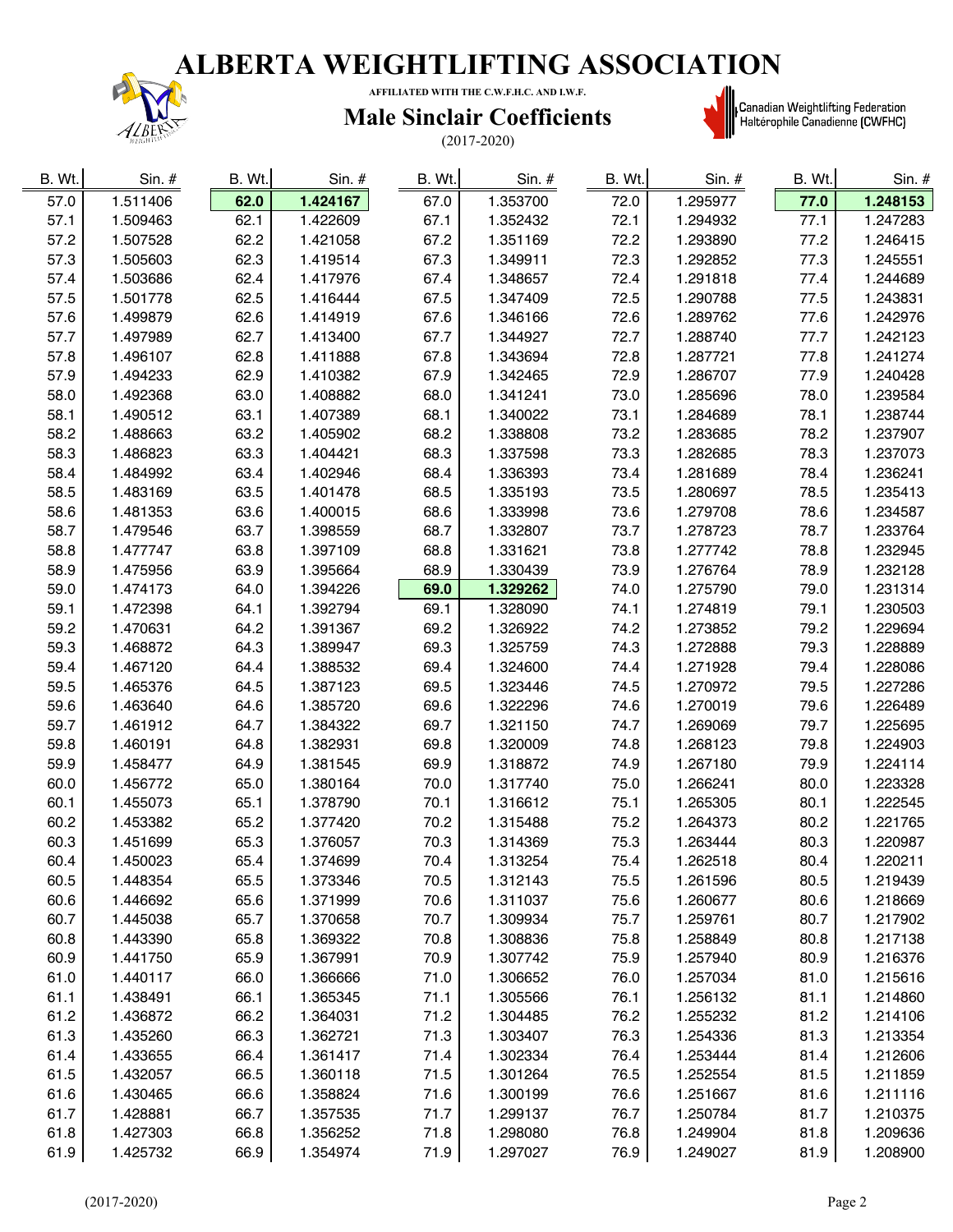

**AFFILIATED WITH THE C.W.F.H.C. AND I.W.F.**

### **Male Sinclair Coefficients**

(2017-2020)



| B. Wt. | $Sin.$ # | B. Wt. | $Sin.$ # | B. Wt. | Sin. #   | B. Wt. | Sin. #   | B. Wt. | Sin. #   |
|--------|----------|--------|----------|--------|----------|--------|----------|--------|----------|
| 82.0   | 1.208166 | 87.0   | 1.174486 | 92.0   | 1.145954 | 97.0   | 1.121679 | 102.0  | 1.100963 |
| 82.1   | 1.207435 | 87.1   | 1.173868 | 92.1   | 1.145429 | 97.1   | 1.121231 | 102.1  | 1.100581 |
| 82.2   | 1.206707 | 87.2   | 1.173252 | 92.2   | 1.144906 | 97.2   | 1.120786 | 102.2  | 1.100200 |
| 82.3   | 1.205981 | 87.3   | 1.172639 | 92.3   | 1.144385 | 97.3   | 1.120341 | 102.3  | 1.099821 |
| 82.4   | 1.205257 | 87.4   | 1.172027 | 92.4   | 1.143865 | 97.4   | 1.119898 | 102.4  | 1.099442 |
| 82.5   | 1.204536 | 87.5   | 1.171417 | 92.5   | 1.143347 | 97.5   | 1.119457 | 102.5  | 1.099065 |
| 82.6   | 1.203817 | 87.6   | 1.170810 | 92.6   | 1.142831 | 97.6   | 1.119017 | 102.6  | 1.098689 |
| 82.7   | 1.203101 | 87.7   | 1.170204 | 92.7   | 1.142317 | 97.7   | 1.118578 | 102.7  | 1.098314 |
| 82.8   | 1.202388 | 87.8   | 1.169601 | 92.8   | 1.141804 | 97.8   | 1.118141 | 102.8  | 1.097940 |
| 82.9   | 1.201676 | 87.9   | 1.168999 | 92.9   | 1.141292 | 97.9   | 1.117705 | 102.9  | 1.097568 |
| 83.0   | 1.200967 | 88.0   | 1.168399 | 93.0   | 1.140783 | 98.0   | 1.117270 | 103.0  | 1.097196 |
| 83.1   | 1.200261 | 88.1   | 1.167802 | 93.1   | 1.140275 | 98.1   | 1.116837 | 103.1  | 1.096826 |
| 83.2   | 1.199557 | 88.2   | 1.167206 | 93.2   | 1.139768 | 98.2   | 1.116405 | 103.2  | 1.096457 |
| 83.3   | 1.198855 | 88.3   | 1.166612 | 93.3   | 1.139264 | 98.3   | 1.115975 | 103.3  | 1.096089 |
| 83.4   | 1.198156 | 88.4   | 1.166020 | 93.4   | 1.138761 | 98.4   | 1.115545 | 103.4  | 1.095723 |
| 83.5   | 1.197459 | 88.5   | 1.165430 | 93.5   | 1.138259 | 98.5   | 1.115118 | 103.5  | 1.095357 |
| 83.6   | 1.196764 | 88.6   | 1.164843 | 93.6   | 1.137759 | 98.6   | 1.114691 | 103.6  | 1.094992 |
| 83.7   | 1.196072 | 88.7   | 1.164257 | 93.7   | 1.137261 | 98.7   | 1.114266 | 103.7  | 1.094629 |
| 83.8   | 1.195382 | 88.8   | 1.163672 | 93.8   | 1.136764 | 98.8   | 1.113842 | 103.8  | 1.094267 |
| 83.9   | 1.194694 | 88.9   | 1.163090 | 93.9   | 1.136269 | 98.9   | 1.113420 | 103.9  | 1.093906 |
| 84.0   | 1.194009 | 89.0   | 1.162510 | 94.0   | 1.135776 | 99.0   | 1.112999 | 104.0  | 1.093546 |
| 84.1   | 1.193326 | 89.1   | 1.161932 | 94.1   | 1.135284 | 99.1   | 1.112579 | 104.1  | 1.093187 |
| 84.2   | 1.192646 | 89.2   | 1.161355 | 94.2   | 1.134793 | 99.2   | 1.112161 | 104.2  | 1.092829 |
| 84.3   | 1.191967 | 89.3   | 1.160781 | 94.3   | 1.134304 | 99.3   | 1.111744 | 104.3  | 1.092473 |
| 84.4   | 1.191291 | 89.4   | 1.160208 | 94.4   | 1.133817 | 99.4   | 1.111328 | 104.4  | 1.092117 |
| 84.5   | 1.190617 | 89.5   | 1.159637 | 94.5   | 1.133331 | 99.5   | 1.110913 | 104.5  | 1.091763 |
| 84.6   | 1.189946 | 89.6   | 1.159068 | 94.6   | 1.132847 | 99.6   | 1.110500 | 104.6  | 1.091410 |
| 84.7   | 1.189277 | 89.7   | 1.158501 | 94.7   | 1.132365 | 99.7   | 1.110088 | 104.7  | 1.091058 |
| 84.8   | 1.188610 | 89.8   | 1.157936 | 94.8   | 1.131884 | 99.8   | 1.109678 | 104.8  | 1.090707 |
| 84.9   | 1.187945 | 89.9   | 1.157372 | 94.9   | 1.131404 | 99.9   | 1.109268 | 104.9  | 1.090357 |
| 85.0   | 1.187282 | 90.0   | 1.156811 | 95.0   | 1.130926 | 100.0  | 1.108860 | 105.0  | 1.090008 |
| 85.1   | 1.186622 | 90.1   | 1.156251 | 95.1   | 1.130450 | 100.1  | 1.108454 | 105.1  | 1.089660 |
| 85.2   | 1.185964 | 90.2   | 1.155693 | 95.2   | 1.129975 | 100.2  | 1.108048 | 105.2  | 1.089313 |
| 85.3   | 1.185308 | 90.3   | 1.155137 | 95.3   | 1.129501 | 100.3  | 1.107644 | 105.3  | 1.088968 |
| 85.4   | 1.184654 | 90.4   | 1.154583 | 95.4   | 1.129029 | 100.4  | 1.107241 | 105.4  | 1.088623 |
| 85.5   | 1.184003 | 90.5   | 1.154030 | 95.5   | 1.128559 | 100.5  | 1.106839 | 105.5  | 1.088280 |
| 85.6   | 1.183353 | 90.6   | 1.153479 | 95.6   | 1.128090 | 100.6  | 1.106439 | 105.6  | 1.087937 |
| 85.7   | 1.182706 | 90.7   | 1.152930 | 95.7   | 1.127622 | 100.7  | 1.106040 | 105.7  | 1.087596 |
| 85.8   | 1.182061 | 90.8   | 1.152383 | 95.8   | 1.127156 | 100.8  | 1.105642 | 105.8  | 1.087256 |
| 85.9   | 1.181418 | 90.9   | 1.151838 | 95.9   | 1.126692 | 100.9  | 1.105245 | 105.9  | 1.086917 |
| 86.0   | 1.180777 | 91.0   | 1.151294 | 96.0   | 1.126229 | 101.0  | 1.104850 | 106.0  | 1.086578 |
| 86.1   | 1.180139 | 91.1   | 1.150752 | 96.1   | 1.125767 | 101.1  | 1.104456 | 106.1  | 1.086241 |
| 86.2   | 1.179502 | 91.2   | 1.150212 | 96.2   | 1.125307 | 101.2  | 1.104063 | 106.2  | 1.085905 |
| 86.3   | 1.178868 | 91.3   | 1.149674 | 96.3   | 1.124849 | 101.3  | 1.103671 | 106.3  | 1.085570 |
| 86.4   | 1.178236 | 91.4   | 1.149137 | 96.4   | 1.124391 | 101.4  | 1.103280 | 106.4  | 1.085236 |
| 86.5   | 1.177605 | 91.5   | 1.148602 | 96.5   | 1.123936 | 101.5  | 1.102891 | 106.5  | 1.084904 |
| 86.6   | 1.176977 | 91.6   | 1.148069 | 96.6   | 1.123481 | 101.6  | 1.102503 | 106.6  | 1.084572 |
| 86.7   | 1.176351 | 91.7   | 1.147538 | 96.7   | 1.123028 | 101.7  | 1.102116 | 106.7  | 1.084241 |
| 86.8   | 1.175727 | 91.8   | 1.147008 | 96.8   | 1.122577 | 101.8  | 1.101731 | 106.8  | 1.083911 |
| 86.9   | 1.175106 | 91.9   | 1.146480 | 96.9   | 1.122127 | 101.9  | 1.101346 | 106.9  | 1.083582 |
|        |          |        |          |        |          |        |          |        |          |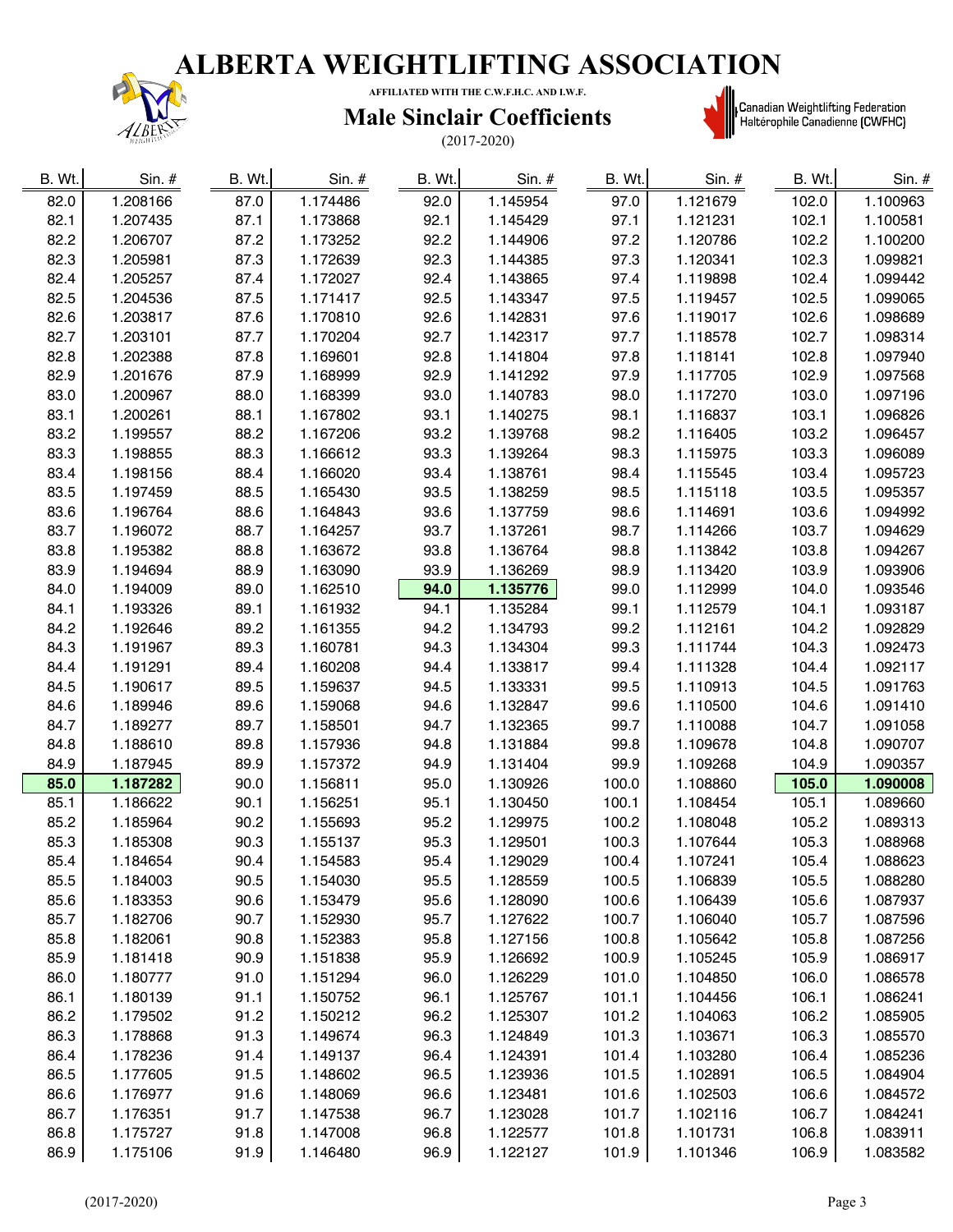

 $\blacksquare$ 

**AFFILIATED WITH THE C.W.F.H.C. AND I.W.F.**

### **Male Sinclair Coefficients**

(2017-2020)



**starting († 1818)**<br>| Canadian Weightlifting Federation<br>| Haltérophile Canadienne (CWFHC)

| B. Wt. | Sin. #   | B. Wt. | Sin. $#$ | B. Wt. | Sin. #   | B. Wt. | Sin. #   | B. Wt. | Sin. $#$ |
|--------|----------|--------|----------|--------|----------|--------|----------|--------|----------|
| 107.0  | 1.083255 | 112.0  | 1.068110 | 117.0  | 1.055168 | 122.0  | 1.044135 | 127.0  | 1.034766 |
| 107.1  | 1.082928 | 112.1  | 1.067830 | 117.1  | 1.054930 | 122.1  | 1.043932 | 127.1  | 1.034594 |
| 107.2  | 1.082602 | 112.2  | 1.067552 | 117.2  | 1.054692 | 122.2  | 1.043730 | 127.2  | 1.034423 |
| 107.3  | 1.082278 | 112.3  | 1.067274 | 117.3  | 1.054455 | 122.3  | 1.043528 | 127.3  | 1.034252 |
| 107.4  | 1.081954 | 112.4  | 1.066998 | 117.4  | 1.054219 | 122.4  | 1.043327 | 127.4  | 1.034082 |
| 107.5  | 1.081631 | 112.5  | 1.066722 | 117.5  | 1.053983 | 122.5  | 1.043127 | 127.5  | 1.033912 |
| 107.6  | 1.081310 | 112.6  | 1.066447 | 117.6  | 1.053749 | 122.6  | 1.042927 | 127.6  | 1.033744 |
| 107.7  | 1.080989 | 112.7  | 1.066173 | 117.7  | 1.053515 | 122.7  | 1.042728 | 127.7  | 1.033575 |
| 107.8  | 1.080669 | 112.8  | 1.065899 | 117.8  | 1.053281 | 122.8  | 1.042530 | 127.8  | 1.033407 |
| 107.9  | 1.080351 | 112.9  | 1.065627 | 117.9  | 1.053049 | 122.9  | 1.042332 | 127.9  | 1.033240 |
| 108.0  | 1.080033 | 113.0  | 1.065355 | 118.0  | 1.052817 | 123.0  | 1.042135 | 128.0  | 1.033073 |
| 108.1  | 1.079717 | 113.1  | 1.065085 | 118.1  | 1.052586 | 123.1  | 1.041939 | 128.1  | 1.032907 |
| 108.2  | 1.079401 | 113.2  | 1.064815 | 118.2  | 1.052356 | 123.2  | 1.041743 | 128.2  | 1.032742 |
| 108.3  | 1.079086 | 113.3  | 1.064546 | 118.3  | 1.052127 | 123.3  | 1.041548 | 128.3  | 1.032577 |
| 108.4  | 1.078773 | 113.4  | 1.064278 | 118.4  | 1.051898 | 123.4  | 1.041353 | 128.4  | 1.032412 |
| 108.5  | 1.078460 | 113.5  | 1.064010 | 118.5  | 1.051670 | 123.5  | 1.041159 | 128.5  | 1.032249 |
| 108.6  | 1.078148 | 113.6  | 1.063744 | 118.6  | 1.051442 | 123.6  | 1.040966 | 128.6  | 1.032085 |
| 108.7  | 1.077837 | 113.7  | 1.063478 | 118.7  | 1.051216 | 123.7  | 1.040774 | 128.7  | 1.031922 |
| 108.8  | 1.077528 | 113.8  | 1.063214 | 118.8  | 1.050990 | 123.8  | 1.040582 | 128.8  | 1.031760 |
| 108.9  | 1.077219 | 113.9  | 1.062950 | 118.9  | 1.050765 | 123.9  | 1.040390 | 128.9  | 1.031599 |
| 109.0  | 1.076911 | 114.0  | 1.062686 | 119.0  | 1.050540 | 124.0  | 1.040200 | 129.0  | 1.031438 |
| 109.1  | 1.076604 | 114.1  | 1.062424 | 119.1  | 1.050317 | 124.1  | 1.040010 | 129.1  | 1.031277 |
| 109.2  | 1.076298 | 114.2  | 1.062163 | 119.2  | 1.050094 | 124.2  | 1.039820 | 129.2  | 1.031117 |
| 109.3  | 1.075993 | 114.3  | 1.061902 | 119.3  | 1.049872 | 124.3  | 1.039632 | 129.3  | 1.030958 |
| 109.4  | 1.075689 | 114.4  | 1.061642 | 119.4  | 1.049650 | 124.4  | 1.039443 | 129.4  | 1.030799 |
| 109.5  | 1.075386 | 114.5  | 1.061383 | 119.5  | 1.049429 | 124.5  | 1.039256 | 129.5  | 1.030641 |
| 109.6  | 1.075084 | 114.6  | 1.061125 | 119.6  | 1.049209 | 124.6  | 1.039069 | 129.6  | 1.030483 |
| 109.7  | 1.074783 | 114.7  | 1.060868 | 119.7  | 1.048990 | 124.7  | 1.038883 | 129.7  | 1.030326 |
| 109.8  | 1.074482 | 114.8  | 1.060611 | 119.8  | 1.048771 | 124.8  | 1.038697 | 129.8  | 1.030169 |
| 109.9  | 1.074183 | 114.9  | 1.060355 | 119.9  | 1.048553 | 124.9  | 1.038512 | 129.9  | 1.030013 |
| 110.0  | 1.073885 | 115.0  | 1.060100 | 120.0  | 1.048336 | 125.0  | 1.038328 | 130.0  | 1.029857 |
| 110.1  | 1.073587 | 115.1  | 1.059846 | 120.1  | 1.048119 | 125.1  | 1.038144 | 130.1  | 1.029702 |
| 110.2  | 1.073291 | 115.2  | 1.059593 | 120.2  | 1.047903 | 125.2  | 1.037961 | 130.2  | 1.029548 |
| 110.3  | 1.072995 | 115.3  | 1.059341 | 120.3  | 1.047688 | 125.3  | 1.037778 | 130.3  | 1.029394 |
| 110.4  | 1.072701 | 115.4  | 1.059089 | 120.4  | 1.047474 | 125.4  | 1.037596 | 130.4  | 1.029240 |
| 110.5  | 1.072407 | 115.5  | 1.058838 | 120.5  | 1.047260 | 125.5  | 1.037415 | 130.5  | 1.029088 |
| 110.6  | 1.072114 | 115.6  | 1.058588 | 120.6  | 1.047047 | 125.6  | 1.037234 | 130.6  | 1.028935 |
| 110.7  | 1.071822 | 115.7  | 1.058338 | 120.7  | 1.046834 | 125.7  | 1.037054 | 130.7  | 1.028783 |
| 110.8  | 1.071531 | 115.8  | 1.058090 | 120.8  | 1.046623 | 125.8  | 1.036874 | 130.8  | 1.028632 |
| 110.9  | 1.071241 | 115.9  | 1.057842 | 120.9  | 1.046412 | 125.9  | 1.036695 | 130.9  | 1.028481 |
| 111.0  | 1.070952 | 116.0  | 1.057595 | 121.0  | 1.046201 | 126.0  | 1.036517 | 131.0  | 1.028331 |
| 111.1  | 1.070664 | 116.1  | 1.057349 | 121.1  | 1.045992 | 126.1  | 1.036339 | 131.1  | 1.028182 |
| 111.2  | 1.070376 | 116.2  | 1.057104 | 121.2  | 1.045783 | 126.2  | 1.036162 | 131.2  | 1.028032 |
| 111.3  | 1.070090 | 116.3  | 1.056859 | 121.3  | 1.045574 | 126.3  | 1.035985 | 131.3  | 1.027884 |
| 111.4  | 1.069804 | 116.4  | 1.056615 | 121.4  | 1.045367 | 126.4  | 1.035809 | 131.4  | 1.027736 |
| 111.5  | 1.069520 | 116.5  | 1.056372 | 121.5  | 1.045160 | 126.5  | 1.035634 | 131.5  | 1.027588 |
| 111.6  | 1.069236 | 116.6  | 1.056130 | 121.6  | 1.044953 | 126.6  | 1.035459 | 131.6  | 1.027441 |
| 111.7  | 1.068953 | 116.7  | 1.055888 | 121.7  | 1.044748 | 126.7  | 1.035285 | 131.7  | 1.027294 |
| 111.8  | 1.068671 | 116.8  | 1.055647 | 121.8  | 1.044543 | 126.8  | 1.035111 | 131.8  | 1.027148 |
| 111.9  | 1.068390 | 116.9  | 1.055407 | 121.9  | 1.044339 | 126.9  | 1.034938 | 131.9  | 1.027003 |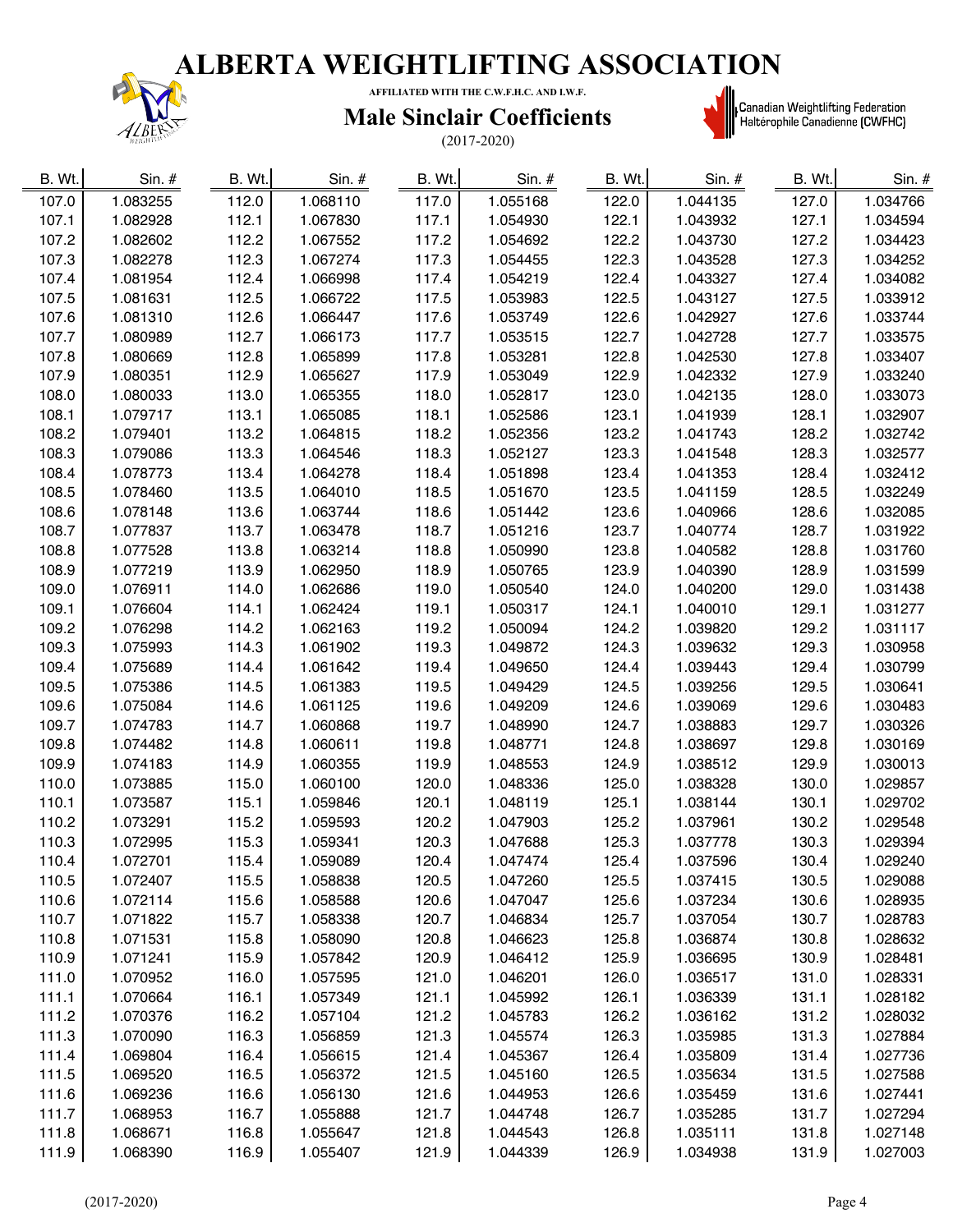

**AFFILIATED WITH THE C.W.F.H.C. AND I.W.F.**

### **Male Sinclair Coefficients**

(2017-2020)



**starting († 1818)**<br>| Canadian Weightlifting Federation<br>| Haltérophile Canadienne (CWFHC)

| 1.026858<br>1.020239<br>1.014765<br>1.010313<br>152.0<br>132.0<br>137.0<br>142.0<br>147.0<br>1.006776<br>132.1<br>1.010234<br>1.026713<br>137.1<br>1.020119<br>142.1<br>1.014667<br>147.1<br>152.1<br>1.006714<br>132.2<br>137.2<br>142.2<br>147.2<br>152.2<br>1.026569<br>1.019999<br>1.014568<br>1.010155<br>1.006652<br>132.3<br>137.3<br>142.3<br>147.3<br>1.026426<br>1.019880<br>1.014471<br>1.010076<br>152.3<br>1.006591<br>132.4<br>142.4<br>152.4<br>1.026283<br>137.4<br>1.019761<br>1.014373<br>147.4<br>1.009998<br>1.006530<br>132.5<br>142.5<br>147.5<br>152.5<br>1.026140<br>137.5<br>1.019643<br>1.014276<br>1.009920<br>1.006469<br>132.6<br>1.025999<br>137.6<br>142.6<br>1.014179<br>147.6<br>1.009842<br>152.6<br>1.006409<br>1.019525<br>132.7<br>142.7<br>147.7<br>152.7<br>1.025857<br>137.7<br>1.019407<br>1.014083<br>1.009765<br>1.006349<br>132.8<br>142.8<br>147.8<br>152.8<br>1.006289<br>1.025716<br>137.8<br>1.019290<br>1.013987<br>1.009688<br>132.9<br>137.9<br>142.9<br>147.9<br>1.009612<br>152.9<br>1.006229<br>1.025576<br>1.019173<br>1.013892<br>148.0<br>153.0<br>1.006170<br>133.0<br>1.025436<br>138.0<br>1.019057<br>143.0<br>1.013797<br>1.009535<br>143.1<br>148.1<br>1.009460<br>153.1<br>1.006112<br>133.1<br>1.025296<br>138.1<br>1.018941<br>1.013702<br>133.2<br>138.2<br>143.2<br>148.2<br>1.009384<br>153.2<br>1.006053<br>1.025158<br>1.018826<br>1.013608<br>138.3<br>143.3<br>148.3<br>133.3<br>1.025019<br>1.018711<br>1.013514<br>1.009309<br>153.3<br>1.005995<br>133.4<br>1.024881<br>138.4<br>143.4<br>1.013421<br>148.4<br>1.009235<br>153.4<br>1.005937<br>1.018597<br>143.5<br>133.5<br>1.024744<br>138.5<br>1.013328<br>148.5<br>1.009160<br>153.5<br>1.005880<br>1.018483<br>133.6<br>138.6<br>143.6<br>148.6<br>153.6<br>1.005822<br>1.024607<br>1.018369<br>1.013235<br>1.009086<br>133.7<br>138.7<br>143.7<br>148.7<br>153.7<br>1.005766<br>1.024471<br>1.018256<br>1.013143<br>1.009013<br>133.8<br>138.8<br>143.8<br>1.013051<br>148.8<br>153.8<br>1.005709<br>1.024335<br>1.018144<br>1.008939<br>143.9<br>148.9<br>153.9<br>1.005653<br>133.9<br>1.024199<br>138.9<br>1.018031<br>1.012959<br>1.008866<br>139.0<br>149.0<br>1.005597<br>134.0<br>1.024064<br>1.017920<br>144.0<br>1.012868<br>1.008794<br>154.0<br>139.1<br>1.012777<br>149.1<br>1.005541<br>134.1<br>1.023930<br>1.017808<br>144.1<br>1.008722<br>154.1<br>149.2<br>1.008650<br>1.005486<br>134.2<br>1.023796<br>139.2<br>1.017697<br>144.2<br>1.012687<br>154.2<br>139.3<br>149.3<br>1.005431<br>134.3<br>1.023662<br>1.017587<br>144.3<br>1.012597<br>1.008578<br>154.3<br>149.4<br>134.4<br>1.023529<br>139.4<br>1.017477<br>144.4<br>1.012508<br>1.008507<br>154.4<br>1.005376<br>139.5<br>149.5<br>134.5<br>1.023397<br>1.017367<br>144.5<br>1.012418<br>1.008436<br>154.5<br>1.005322<br>139.6<br>149.6<br>1.008366<br>134.6<br>1.023265<br>1.017258<br>144.6<br>1.012330<br>154.6<br>1.005268<br>139.7<br>149.7<br>134.7<br>1.023133<br>1.017149<br>144.7<br>1.012241<br>1.008295<br>154.7<br>1.005214<br>134.8<br>144.8<br>149.8<br>1.023002<br>139.8<br>1.017041<br>1.012153<br>1.008226<br>154.8<br>1.005161<br>134.9<br>139.9<br>144.9<br>149.9<br>1.022872<br>1.016933<br>1.012066<br>1.008156<br>154.9<br>1.005108<br>135.0<br>145.0<br>155.0<br>1.022742<br>140.0<br>1.016826<br>1.011978<br>150.0<br>1.008087<br>1.005055<br>135.1<br>140.1<br>145.1<br>1.011892<br>150.1<br>1.008018<br>155.1<br>1.005003<br>1.022612<br>1.016719<br>135.2<br>1.004950<br>1.022483<br>140.2<br>1.016612<br>145.2<br>1.011805<br>150.2<br>1.007950<br>155.2<br>135.3<br>140.3<br>145.3<br>150.3<br>1.007882<br>155.3<br>1.004899<br>1.022354<br>1.016506<br>1.011719<br>135.4<br>150.4<br>155.4<br>1.022226<br>1.016400<br>145.4<br>1.011633<br>1.007814<br>1.004847<br>140.4<br>135.5<br>140.5<br>150.5<br>1.016295<br>145.5<br>1.011548<br>1.007747<br>155.5<br>1.004796<br>1.022098<br>135.6<br>140.6<br>145.6<br>1.011463<br>150.6<br>155.6<br>1.021971<br>1.016190<br>1.007680<br>1.004745<br>135.7<br>140.7<br>155.7<br>1.021844<br>1.016086<br>145.7<br>1.011379<br>150.7<br>1.007613<br>1.004694<br>135.8<br>140.8<br>145.8<br>150.8<br>155.8<br>1.021718<br>1.015982<br>1.011294<br>1.007547<br>1.004644<br>135.9<br>140.9<br>145.9<br>150.9<br>155.9<br>1.004594<br>1.021592<br>1.015878<br>1.011210<br>1.007480<br>136.0<br>141.0<br>146.0<br>151.0<br>156.0<br>1.021467<br>1.015775<br>1.011127<br>1.007415<br>1.004544<br>136.1<br>141.1<br>146.1<br>151.1<br>1.021342<br>1.015672<br>1.011044<br>1.007349<br>156.1<br>1.004495<br>136.2<br>141.2<br>146.2<br>151.2<br>156.2<br>1.021218<br>1.015570<br>1.010961<br>1.007284<br>1.004446<br>136.3<br>146.3<br>151.3<br>156.3<br>1.021094<br>141.3<br>1.015468<br>1.010879<br>1.007220<br>1.004397<br>136.4<br>146.4<br>151.4<br>156.4<br>1.004348<br>1.020970<br>141.4<br>1.015366<br>1.010797<br>1.007155<br>136.5<br>146.5<br>151.5<br>156.5<br>1.004300<br>1.020847<br>141.5<br>1.015265<br>1.010715<br>1.007091<br>136.6<br>146.6<br>151.6<br>156.6<br>1.004252<br>1.020725<br>141.6<br>1.015164<br>1.010634<br>1.007028<br>136.7<br>141.7<br>146.7<br>151.7<br>156.7<br>1.004205<br>1.020603<br>1.015064<br>1.010553<br>1.006964<br>136.8<br>141.8<br>146.8<br>151.8<br>1.006901<br>156.8<br>1.004157<br>1.020481<br>1.014964<br>1.010473<br>136.9<br>1.020360<br>141.9<br>1.014864<br>146.9<br>1.010393<br>151.9<br>1.006838<br>156.9<br>1.004110 | B. Wt. | Sin. # | B. Wt. | Sin. # | B. Wt. | $Sin.$ # | B. Wt. | Sin. # | B. Wt. | Sin. # |
|----------------------------------------------------------------------------------------------------------------------------------------------------------------------------------------------------------------------------------------------------------------------------------------------------------------------------------------------------------------------------------------------------------------------------------------------------------------------------------------------------------------------------------------------------------------------------------------------------------------------------------------------------------------------------------------------------------------------------------------------------------------------------------------------------------------------------------------------------------------------------------------------------------------------------------------------------------------------------------------------------------------------------------------------------------------------------------------------------------------------------------------------------------------------------------------------------------------------------------------------------------------------------------------------------------------------------------------------------------------------------------------------------------------------------------------------------------------------------------------------------------------------------------------------------------------------------------------------------------------------------------------------------------------------------------------------------------------------------------------------------------------------------------------------------------------------------------------------------------------------------------------------------------------------------------------------------------------------------------------------------------------------------------------------------------------------------------------------------------------------------------------------------------------------------------------------------------------------------------------------------------------------------------------------------------------------------------------------------------------------------------------------------------------------------------------------------------------------------------------------------------------------------------------------------------------------------------------------------------------------------------------------------------------------------------------------------------------------------------------------------------------------------------------------------------------------------------------------------------------------------------------------------------------------------------------------------------------------------------------------------------------------------------------------------------------------------------------------------------------------------------------------------------------------------------------------------------------------------------------------------------------------------------------------------------------------------------------------------------------------------------------------------------------------------------------------------------------------------------------------------------------------------------------------------------------------------------------------------------------------------------------------------------------------------------------------------------------------------------------------------------------------------------------------------------------------------------------------------------------------------------------------------------------------------------------------------------------------------------------------------------------------------------------------------------------------------------------------------------------------------------------------------------------------------------------------------------------------------------------------------------------------------------------------------------------------------------------------------------------------------------------------------------------------------------------------------------------------------------------------------------------------------------------------------------------------------------------------------------------------------------------------------------------------------------------------------------------------------------------------------------------------------------------------------------------------------------------------------------------------------------------------------------------------------------------------------------------------------------------------------------------------------------------------------------------------------------------------------------------------------------------------------------------------------------------------------------------------------------------------------------------------------------------------------------------------------------------------------------------------------------------------------------------------------------------------------------------|--------|--------|--------|--------|--------|----------|--------|--------|--------|--------|
|                                                                                                                                                                                                                                                                                                                                                                                                                                                                                                                                                                                                                                                                                                                                                                                                                                                                                                                                                                                                                                                                                                                                                                                                                                                                                                                                                                                                                                                                                                                                                                                                                                                                                                                                                                                                                                                                                                                                                                                                                                                                                                                                                                                                                                                                                                                                                                                                                                                                                                                                                                                                                                                                                                                                                                                                                                                                                                                                                                                                                                                                                                                                                                                                                                                                                                                                                                                                                                                                                                                                                                                                                                                                                                                                                                                                                                                                                                                                                                                                                                                                                                                                                                                                                                                                                                                                                                                                                                                                                                                                                                                                                                                                                                                                                                                                                                                                                                                                                                                                                                                                                                                                                                                                                                                                                                                                                                                                                                                                |        |        |        |        |        |          |        |        |        |        |
|                                                                                                                                                                                                                                                                                                                                                                                                                                                                                                                                                                                                                                                                                                                                                                                                                                                                                                                                                                                                                                                                                                                                                                                                                                                                                                                                                                                                                                                                                                                                                                                                                                                                                                                                                                                                                                                                                                                                                                                                                                                                                                                                                                                                                                                                                                                                                                                                                                                                                                                                                                                                                                                                                                                                                                                                                                                                                                                                                                                                                                                                                                                                                                                                                                                                                                                                                                                                                                                                                                                                                                                                                                                                                                                                                                                                                                                                                                                                                                                                                                                                                                                                                                                                                                                                                                                                                                                                                                                                                                                                                                                                                                                                                                                                                                                                                                                                                                                                                                                                                                                                                                                                                                                                                                                                                                                                                                                                                                                                |        |        |        |        |        |          |        |        |        |        |
|                                                                                                                                                                                                                                                                                                                                                                                                                                                                                                                                                                                                                                                                                                                                                                                                                                                                                                                                                                                                                                                                                                                                                                                                                                                                                                                                                                                                                                                                                                                                                                                                                                                                                                                                                                                                                                                                                                                                                                                                                                                                                                                                                                                                                                                                                                                                                                                                                                                                                                                                                                                                                                                                                                                                                                                                                                                                                                                                                                                                                                                                                                                                                                                                                                                                                                                                                                                                                                                                                                                                                                                                                                                                                                                                                                                                                                                                                                                                                                                                                                                                                                                                                                                                                                                                                                                                                                                                                                                                                                                                                                                                                                                                                                                                                                                                                                                                                                                                                                                                                                                                                                                                                                                                                                                                                                                                                                                                                                                                |        |        |        |        |        |          |        |        |        |        |
|                                                                                                                                                                                                                                                                                                                                                                                                                                                                                                                                                                                                                                                                                                                                                                                                                                                                                                                                                                                                                                                                                                                                                                                                                                                                                                                                                                                                                                                                                                                                                                                                                                                                                                                                                                                                                                                                                                                                                                                                                                                                                                                                                                                                                                                                                                                                                                                                                                                                                                                                                                                                                                                                                                                                                                                                                                                                                                                                                                                                                                                                                                                                                                                                                                                                                                                                                                                                                                                                                                                                                                                                                                                                                                                                                                                                                                                                                                                                                                                                                                                                                                                                                                                                                                                                                                                                                                                                                                                                                                                                                                                                                                                                                                                                                                                                                                                                                                                                                                                                                                                                                                                                                                                                                                                                                                                                                                                                                                                                |        |        |        |        |        |          |        |        |        |        |
|                                                                                                                                                                                                                                                                                                                                                                                                                                                                                                                                                                                                                                                                                                                                                                                                                                                                                                                                                                                                                                                                                                                                                                                                                                                                                                                                                                                                                                                                                                                                                                                                                                                                                                                                                                                                                                                                                                                                                                                                                                                                                                                                                                                                                                                                                                                                                                                                                                                                                                                                                                                                                                                                                                                                                                                                                                                                                                                                                                                                                                                                                                                                                                                                                                                                                                                                                                                                                                                                                                                                                                                                                                                                                                                                                                                                                                                                                                                                                                                                                                                                                                                                                                                                                                                                                                                                                                                                                                                                                                                                                                                                                                                                                                                                                                                                                                                                                                                                                                                                                                                                                                                                                                                                                                                                                                                                                                                                                                                                |        |        |        |        |        |          |        |        |        |        |
|                                                                                                                                                                                                                                                                                                                                                                                                                                                                                                                                                                                                                                                                                                                                                                                                                                                                                                                                                                                                                                                                                                                                                                                                                                                                                                                                                                                                                                                                                                                                                                                                                                                                                                                                                                                                                                                                                                                                                                                                                                                                                                                                                                                                                                                                                                                                                                                                                                                                                                                                                                                                                                                                                                                                                                                                                                                                                                                                                                                                                                                                                                                                                                                                                                                                                                                                                                                                                                                                                                                                                                                                                                                                                                                                                                                                                                                                                                                                                                                                                                                                                                                                                                                                                                                                                                                                                                                                                                                                                                                                                                                                                                                                                                                                                                                                                                                                                                                                                                                                                                                                                                                                                                                                                                                                                                                                                                                                                                                                |        |        |        |        |        |          |        |        |        |        |
|                                                                                                                                                                                                                                                                                                                                                                                                                                                                                                                                                                                                                                                                                                                                                                                                                                                                                                                                                                                                                                                                                                                                                                                                                                                                                                                                                                                                                                                                                                                                                                                                                                                                                                                                                                                                                                                                                                                                                                                                                                                                                                                                                                                                                                                                                                                                                                                                                                                                                                                                                                                                                                                                                                                                                                                                                                                                                                                                                                                                                                                                                                                                                                                                                                                                                                                                                                                                                                                                                                                                                                                                                                                                                                                                                                                                                                                                                                                                                                                                                                                                                                                                                                                                                                                                                                                                                                                                                                                                                                                                                                                                                                                                                                                                                                                                                                                                                                                                                                                                                                                                                                                                                                                                                                                                                                                                                                                                                                                                |        |        |        |        |        |          |        |        |        |        |
|                                                                                                                                                                                                                                                                                                                                                                                                                                                                                                                                                                                                                                                                                                                                                                                                                                                                                                                                                                                                                                                                                                                                                                                                                                                                                                                                                                                                                                                                                                                                                                                                                                                                                                                                                                                                                                                                                                                                                                                                                                                                                                                                                                                                                                                                                                                                                                                                                                                                                                                                                                                                                                                                                                                                                                                                                                                                                                                                                                                                                                                                                                                                                                                                                                                                                                                                                                                                                                                                                                                                                                                                                                                                                                                                                                                                                                                                                                                                                                                                                                                                                                                                                                                                                                                                                                                                                                                                                                                                                                                                                                                                                                                                                                                                                                                                                                                                                                                                                                                                                                                                                                                                                                                                                                                                                                                                                                                                                                                                |        |        |        |        |        |          |        |        |        |        |
|                                                                                                                                                                                                                                                                                                                                                                                                                                                                                                                                                                                                                                                                                                                                                                                                                                                                                                                                                                                                                                                                                                                                                                                                                                                                                                                                                                                                                                                                                                                                                                                                                                                                                                                                                                                                                                                                                                                                                                                                                                                                                                                                                                                                                                                                                                                                                                                                                                                                                                                                                                                                                                                                                                                                                                                                                                                                                                                                                                                                                                                                                                                                                                                                                                                                                                                                                                                                                                                                                                                                                                                                                                                                                                                                                                                                                                                                                                                                                                                                                                                                                                                                                                                                                                                                                                                                                                                                                                                                                                                                                                                                                                                                                                                                                                                                                                                                                                                                                                                                                                                                                                                                                                                                                                                                                                                                                                                                                                                                |        |        |        |        |        |          |        |        |        |        |
|                                                                                                                                                                                                                                                                                                                                                                                                                                                                                                                                                                                                                                                                                                                                                                                                                                                                                                                                                                                                                                                                                                                                                                                                                                                                                                                                                                                                                                                                                                                                                                                                                                                                                                                                                                                                                                                                                                                                                                                                                                                                                                                                                                                                                                                                                                                                                                                                                                                                                                                                                                                                                                                                                                                                                                                                                                                                                                                                                                                                                                                                                                                                                                                                                                                                                                                                                                                                                                                                                                                                                                                                                                                                                                                                                                                                                                                                                                                                                                                                                                                                                                                                                                                                                                                                                                                                                                                                                                                                                                                                                                                                                                                                                                                                                                                                                                                                                                                                                                                                                                                                                                                                                                                                                                                                                                                                                                                                                                                                |        |        |        |        |        |          |        |        |        |        |
|                                                                                                                                                                                                                                                                                                                                                                                                                                                                                                                                                                                                                                                                                                                                                                                                                                                                                                                                                                                                                                                                                                                                                                                                                                                                                                                                                                                                                                                                                                                                                                                                                                                                                                                                                                                                                                                                                                                                                                                                                                                                                                                                                                                                                                                                                                                                                                                                                                                                                                                                                                                                                                                                                                                                                                                                                                                                                                                                                                                                                                                                                                                                                                                                                                                                                                                                                                                                                                                                                                                                                                                                                                                                                                                                                                                                                                                                                                                                                                                                                                                                                                                                                                                                                                                                                                                                                                                                                                                                                                                                                                                                                                                                                                                                                                                                                                                                                                                                                                                                                                                                                                                                                                                                                                                                                                                                                                                                                                                                |        |        |        |        |        |          |        |        |        |        |
|                                                                                                                                                                                                                                                                                                                                                                                                                                                                                                                                                                                                                                                                                                                                                                                                                                                                                                                                                                                                                                                                                                                                                                                                                                                                                                                                                                                                                                                                                                                                                                                                                                                                                                                                                                                                                                                                                                                                                                                                                                                                                                                                                                                                                                                                                                                                                                                                                                                                                                                                                                                                                                                                                                                                                                                                                                                                                                                                                                                                                                                                                                                                                                                                                                                                                                                                                                                                                                                                                                                                                                                                                                                                                                                                                                                                                                                                                                                                                                                                                                                                                                                                                                                                                                                                                                                                                                                                                                                                                                                                                                                                                                                                                                                                                                                                                                                                                                                                                                                                                                                                                                                                                                                                                                                                                                                                                                                                                                                                |        |        |        |        |        |          |        |        |        |        |
|                                                                                                                                                                                                                                                                                                                                                                                                                                                                                                                                                                                                                                                                                                                                                                                                                                                                                                                                                                                                                                                                                                                                                                                                                                                                                                                                                                                                                                                                                                                                                                                                                                                                                                                                                                                                                                                                                                                                                                                                                                                                                                                                                                                                                                                                                                                                                                                                                                                                                                                                                                                                                                                                                                                                                                                                                                                                                                                                                                                                                                                                                                                                                                                                                                                                                                                                                                                                                                                                                                                                                                                                                                                                                                                                                                                                                                                                                                                                                                                                                                                                                                                                                                                                                                                                                                                                                                                                                                                                                                                                                                                                                                                                                                                                                                                                                                                                                                                                                                                                                                                                                                                                                                                                                                                                                                                                                                                                                                                                |        |        |        |        |        |          |        |        |        |        |
|                                                                                                                                                                                                                                                                                                                                                                                                                                                                                                                                                                                                                                                                                                                                                                                                                                                                                                                                                                                                                                                                                                                                                                                                                                                                                                                                                                                                                                                                                                                                                                                                                                                                                                                                                                                                                                                                                                                                                                                                                                                                                                                                                                                                                                                                                                                                                                                                                                                                                                                                                                                                                                                                                                                                                                                                                                                                                                                                                                                                                                                                                                                                                                                                                                                                                                                                                                                                                                                                                                                                                                                                                                                                                                                                                                                                                                                                                                                                                                                                                                                                                                                                                                                                                                                                                                                                                                                                                                                                                                                                                                                                                                                                                                                                                                                                                                                                                                                                                                                                                                                                                                                                                                                                                                                                                                                                                                                                                                                                |        |        |        |        |        |          |        |        |        |        |
|                                                                                                                                                                                                                                                                                                                                                                                                                                                                                                                                                                                                                                                                                                                                                                                                                                                                                                                                                                                                                                                                                                                                                                                                                                                                                                                                                                                                                                                                                                                                                                                                                                                                                                                                                                                                                                                                                                                                                                                                                                                                                                                                                                                                                                                                                                                                                                                                                                                                                                                                                                                                                                                                                                                                                                                                                                                                                                                                                                                                                                                                                                                                                                                                                                                                                                                                                                                                                                                                                                                                                                                                                                                                                                                                                                                                                                                                                                                                                                                                                                                                                                                                                                                                                                                                                                                                                                                                                                                                                                                                                                                                                                                                                                                                                                                                                                                                                                                                                                                                                                                                                                                                                                                                                                                                                                                                                                                                                                                                |        |        |        |        |        |          |        |        |        |        |
|                                                                                                                                                                                                                                                                                                                                                                                                                                                                                                                                                                                                                                                                                                                                                                                                                                                                                                                                                                                                                                                                                                                                                                                                                                                                                                                                                                                                                                                                                                                                                                                                                                                                                                                                                                                                                                                                                                                                                                                                                                                                                                                                                                                                                                                                                                                                                                                                                                                                                                                                                                                                                                                                                                                                                                                                                                                                                                                                                                                                                                                                                                                                                                                                                                                                                                                                                                                                                                                                                                                                                                                                                                                                                                                                                                                                                                                                                                                                                                                                                                                                                                                                                                                                                                                                                                                                                                                                                                                                                                                                                                                                                                                                                                                                                                                                                                                                                                                                                                                                                                                                                                                                                                                                                                                                                                                                                                                                                                                                |        |        |        |        |        |          |        |        |        |        |
|                                                                                                                                                                                                                                                                                                                                                                                                                                                                                                                                                                                                                                                                                                                                                                                                                                                                                                                                                                                                                                                                                                                                                                                                                                                                                                                                                                                                                                                                                                                                                                                                                                                                                                                                                                                                                                                                                                                                                                                                                                                                                                                                                                                                                                                                                                                                                                                                                                                                                                                                                                                                                                                                                                                                                                                                                                                                                                                                                                                                                                                                                                                                                                                                                                                                                                                                                                                                                                                                                                                                                                                                                                                                                                                                                                                                                                                                                                                                                                                                                                                                                                                                                                                                                                                                                                                                                                                                                                                                                                                                                                                                                                                                                                                                                                                                                                                                                                                                                                                                                                                                                                                                                                                                                                                                                                                                                                                                                                                                |        |        |        |        |        |          |        |        |        |        |
|                                                                                                                                                                                                                                                                                                                                                                                                                                                                                                                                                                                                                                                                                                                                                                                                                                                                                                                                                                                                                                                                                                                                                                                                                                                                                                                                                                                                                                                                                                                                                                                                                                                                                                                                                                                                                                                                                                                                                                                                                                                                                                                                                                                                                                                                                                                                                                                                                                                                                                                                                                                                                                                                                                                                                                                                                                                                                                                                                                                                                                                                                                                                                                                                                                                                                                                                                                                                                                                                                                                                                                                                                                                                                                                                                                                                                                                                                                                                                                                                                                                                                                                                                                                                                                                                                                                                                                                                                                                                                                                                                                                                                                                                                                                                                                                                                                                                                                                                                                                                                                                                                                                                                                                                                                                                                                                                                                                                                                                                |        |        |        |        |        |          |        |        |        |        |
|                                                                                                                                                                                                                                                                                                                                                                                                                                                                                                                                                                                                                                                                                                                                                                                                                                                                                                                                                                                                                                                                                                                                                                                                                                                                                                                                                                                                                                                                                                                                                                                                                                                                                                                                                                                                                                                                                                                                                                                                                                                                                                                                                                                                                                                                                                                                                                                                                                                                                                                                                                                                                                                                                                                                                                                                                                                                                                                                                                                                                                                                                                                                                                                                                                                                                                                                                                                                                                                                                                                                                                                                                                                                                                                                                                                                                                                                                                                                                                                                                                                                                                                                                                                                                                                                                                                                                                                                                                                                                                                                                                                                                                                                                                                                                                                                                                                                                                                                                                                                                                                                                                                                                                                                                                                                                                                                                                                                                                                                |        |        |        |        |        |          |        |        |        |        |
|                                                                                                                                                                                                                                                                                                                                                                                                                                                                                                                                                                                                                                                                                                                                                                                                                                                                                                                                                                                                                                                                                                                                                                                                                                                                                                                                                                                                                                                                                                                                                                                                                                                                                                                                                                                                                                                                                                                                                                                                                                                                                                                                                                                                                                                                                                                                                                                                                                                                                                                                                                                                                                                                                                                                                                                                                                                                                                                                                                                                                                                                                                                                                                                                                                                                                                                                                                                                                                                                                                                                                                                                                                                                                                                                                                                                                                                                                                                                                                                                                                                                                                                                                                                                                                                                                                                                                                                                                                                                                                                                                                                                                                                                                                                                                                                                                                                                                                                                                                                                                                                                                                                                                                                                                                                                                                                                                                                                                                                                |        |        |        |        |        |          |        |        |        |        |
|                                                                                                                                                                                                                                                                                                                                                                                                                                                                                                                                                                                                                                                                                                                                                                                                                                                                                                                                                                                                                                                                                                                                                                                                                                                                                                                                                                                                                                                                                                                                                                                                                                                                                                                                                                                                                                                                                                                                                                                                                                                                                                                                                                                                                                                                                                                                                                                                                                                                                                                                                                                                                                                                                                                                                                                                                                                                                                                                                                                                                                                                                                                                                                                                                                                                                                                                                                                                                                                                                                                                                                                                                                                                                                                                                                                                                                                                                                                                                                                                                                                                                                                                                                                                                                                                                                                                                                                                                                                                                                                                                                                                                                                                                                                                                                                                                                                                                                                                                                                                                                                                                                                                                                                                                                                                                                                                                                                                                                                                |        |        |        |        |        |          |        |        |        |        |
|                                                                                                                                                                                                                                                                                                                                                                                                                                                                                                                                                                                                                                                                                                                                                                                                                                                                                                                                                                                                                                                                                                                                                                                                                                                                                                                                                                                                                                                                                                                                                                                                                                                                                                                                                                                                                                                                                                                                                                                                                                                                                                                                                                                                                                                                                                                                                                                                                                                                                                                                                                                                                                                                                                                                                                                                                                                                                                                                                                                                                                                                                                                                                                                                                                                                                                                                                                                                                                                                                                                                                                                                                                                                                                                                                                                                                                                                                                                                                                                                                                                                                                                                                                                                                                                                                                                                                                                                                                                                                                                                                                                                                                                                                                                                                                                                                                                                                                                                                                                                                                                                                                                                                                                                                                                                                                                                                                                                                                                                |        |        |        |        |        |          |        |        |        |        |
|                                                                                                                                                                                                                                                                                                                                                                                                                                                                                                                                                                                                                                                                                                                                                                                                                                                                                                                                                                                                                                                                                                                                                                                                                                                                                                                                                                                                                                                                                                                                                                                                                                                                                                                                                                                                                                                                                                                                                                                                                                                                                                                                                                                                                                                                                                                                                                                                                                                                                                                                                                                                                                                                                                                                                                                                                                                                                                                                                                                                                                                                                                                                                                                                                                                                                                                                                                                                                                                                                                                                                                                                                                                                                                                                                                                                                                                                                                                                                                                                                                                                                                                                                                                                                                                                                                                                                                                                                                                                                                                                                                                                                                                                                                                                                                                                                                                                                                                                                                                                                                                                                                                                                                                                                                                                                                                                                                                                                                                                |        |        |        |        |        |          |        |        |        |        |
|                                                                                                                                                                                                                                                                                                                                                                                                                                                                                                                                                                                                                                                                                                                                                                                                                                                                                                                                                                                                                                                                                                                                                                                                                                                                                                                                                                                                                                                                                                                                                                                                                                                                                                                                                                                                                                                                                                                                                                                                                                                                                                                                                                                                                                                                                                                                                                                                                                                                                                                                                                                                                                                                                                                                                                                                                                                                                                                                                                                                                                                                                                                                                                                                                                                                                                                                                                                                                                                                                                                                                                                                                                                                                                                                                                                                                                                                                                                                                                                                                                                                                                                                                                                                                                                                                                                                                                                                                                                                                                                                                                                                                                                                                                                                                                                                                                                                                                                                                                                                                                                                                                                                                                                                                                                                                                                                                                                                                                                                |        |        |        |        |        |          |        |        |        |        |
|                                                                                                                                                                                                                                                                                                                                                                                                                                                                                                                                                                                                                                                                                                                                                                                                                                                                                                                                                                                                                                                                                                                                                                                                                                                                                                                                                                                                                                                                                                                                                                                                                                                                                                                                                                                                                                                                                                                                                                                                                                                                                                                                                                                                                                                                                                                                                                                                                                                                                                                                                                                                                                                                                                                                                                                                                                                                                                                                                                                                                                                                                                                                                                                                                                                                                                                                                                                                                                                                                                                                                                                                                                                                                                                                                                                                                                                                                                                                                                                                                                                                                                                                                                                                                                                                                                                                                                                                                                                                                                                                                                                                                                                                                                                                                                                                                                                                                                                                                                                                                                                                                                                                                                                                                                                                                                                                                                                                                                                                |        |        |        |        |        |          |        |        |        |        |
|                                                                                                                                                                                                                                                                                                                                                                                                                                                                                                                                                                                                                                                                                                                                                                                                                                                                                                                                                                                                                                                                                                                                                                                                                                                                                                                                                                                                                                                                                                                                                                                                                                                                                                                                                                                                                                                                                                                                                                                                                                                                                                                                                                                                                                                                                                                                                                                                                                                                                                                                                                                                                                                                                                                                                                                                                                                                                                                                                                                                                                                                                                                                                                                                                                                                                                                                                                                                                                                                                                                                                                                                                                                                                                                                                                                                                                                                                                                                                                                                                                                                                                                                                                                                                                                                                                                                                                                                                                                                                                                                                                                                                                                                                                                                                                                                                                                                                                                                                                                                                                                                                                                                                                                                                                                                                                                                                                                                                                                                |        |        |        |        |        |          |        |        |        |        |
|                                                                                                                                                                                                                                                                                                                                                                                                                                                                                                                                                                                                                                                                                                                                                                                                                                                                                                                                                                                                                                                                                                                                                                                                                                                                                                                                                                                                                                                                                                                                                                                                                                                                                                                                                                                                                                                                                                                                                                                                                                                                                                                                                                                                                                                                                                                                                                                                                                                                                                                                                                                                                                                                                                                                                                                                                                                                                                                                                                                                                                                                                                                                                                                                                                                                                                                                                                                                                                                                                                                                                                                                                                                                                                                                                                                                                                                                                                                                                                                                                                                                                                                                                                                                                                                                                                                                                                                                                                                                                                                                                                                                                                                                                                                                                                                                                                                                                                                                                                                                                                                                                                                                                                                                                                                                                                                                                                                                                                                                |        |        |        |        |        |          |        |        |        |        |
|                                                                                                                                                                                                                                                                                                                                                                                                                                                                                                                                                                                                                                                                                                                                                                                                                                                                                                                                                                                                                                                                                                                                                                                                                                                                                                                                                                                                                                                                                                                                                                                                                                                                                                                                                                                                                                                                                                                                                                                                                                                                                                                                                                                                                                                                                                                                                                                                                                                                                                                                                                                                                                                                                                                                                                                                                                                                                                                                                                                                                                                                                                                                                                                                                                                                                                                                                                                                                                                                                                                                                                                                                                                                                                                                                                                                                                                                                                                                                                                                                                                                                                                                                                                                                                                                                                                                                                                                                                                                                                                                                                                                                                                                                                                                                                                                                                                                                                                                                                                                                                                                                                                                                                                                                                                                                                                                                                                                                                                                |        |        |        |        |        |          |        |        |        |        |
|                                                                                                                                                                                                                                                                                                                                                                                                                                                                                                                                                                                                                                                                                                                                                                                                                                                                                                                                                                                                                                                                                                                                                                                                                                                                                                                                                                                                                                                                                                                                                                                                                                                                                                                                                                                                                                                                                                                                                                                                                                                                                                                                                                                                                                                                                                                                                                                                                                                                                                                                                                                                                                                                                                                                                                                                                                                                                                                                                                                                                                                                                                                                                                                                                                                                                                                                                                                                                                                                                                                                                                                                                                                                                                                                                                                                                                                                                                                                                                                                                                                                                                                                                                                                                                                                                                                                                                                                                                                                                                                                                                                                                                                                                                                                                                                                                                                                                                                                                                                                                                                                                                                                                                                                                                                                                                                                                                                                                                                                |        |        |        |        |        |          |        |        |        |        |
|                                                                                                                                                                                                                                                                                                                                                                                                                                                                                                                                                                                                                                                                                                                                                                                                                                                                                                                                                                                                                                                                                                                                                                                                                                                                                                                                                                                                                                                                                                                                                                                                                                                                                                                                                                                                                                                                                                                                                                                                                                                                                                                                                                                                                                                                                                                                                                                                                                                                                                                                                                                                                                                                                                                                                                                                                                                                                                                                                                                                                                                                                                                                                                                                                                                                                                                                                                                                                                                                                                                                                                                                                                                                                                                                                                                                                                                                                                                                                                                                                                                                                                                                                                                                                                                                                                                                                                                                                                                                                                                                                                                                                                                                                                                                                                                                                                                                                                                                                                                                                                                                                                                                                                                                                                                                                                                                                                                                                                                                |        |        |        |        |        |          |        |        |        |        |
|                                                                                                                                                                                                                                                                                                                                                                                                                                                                                                                                                                                                                                                                                                                                                                                                                                                                                                                                                                                                                                                                                                                                                                                                                                                                                                                                                                                                                                                                                                                                                                                                                                                                                                                                                                                                                                                                                                                                                                                                                                                                                                                                                                                                                                                                                                                                                                                                                                                                                                                                                                                                                                                                                                                                                                                                                                                                                                                                                                                                                                                                                                                                                                                                                                                                                                                                                                                                                                                                                                                                                                                                                                                                                                                                                                                                                                                                                                                                                                                                                                                                                                                                                                                                                                                                                                                                                                                                                                                                                                                                                                                                                                                                                                                                                                                                                                                                                                                                                                                                                                                                                                                                                                                                                                                                                                                                                                                                                                                                |        |        |        |        |        |          |        |        |        |        |
|                                                                                                                                                                                                                                                                                                                                                                                                                                                                                                                                                                                                                                                                                                                                                                                                                                                                                                                                                                                                                                                                                                                                                                                                                                                                                                                                                                                                                                                                                                                                                                                                                                                                                                                                                                                                                                                                                                                                                                                                                                                                                                                                                                                                                                                                                                                                                                                                                                                                                                                                                                                                                                                                                                                                                                                                                                                                                                                                                                                                                                                                                                                                                                                                                                                                                                                                                                                                                                                                                                                                                                                                                                                                                                                                                                                                                                                                                                                                                                                                                                                                                                                                                                                                                                                                                                                                                                                                                                                                                                                                                                                                                                                                                                                                                                                                                                                                                                                                                                                                                                                                                                                                                                                                                                                                                                                                                                                                                                                                |        |        |        |        |        |          |        |        |        |        |
|                                                                                                                                                                                                                                                                                                                                                                                                                                                                                                                                                                                                                                                                                                                                                                                                                                                                                                                                                                                                                                                                                                                                                                                                                                                                                                                                                                                                                                                                                                                                                                                                                                                                                                                                                                                                                                                                                                                                                                                                                                                                                                                                                                                                                                                                                                                                                                                                                                                                                                                                                                                                                                                                                                                                                                                                                                                                                                                                                                                                                                                                                                                                                                                                                                                                                                                                                                                                                                                                                                                                                                                                                                                                                                                                                                                                                                                                                                                                                                                                                                                                                                                                                                                                                                                                                                                                                                                                                                                                                                                                                                                                                                                                                                                                                                                                                                                                                                                                                                                                                                                                                                                                                                                                                                                                                                                                                                                                                                                                |        |        |        |        |        |          |        |        |        |        |
|                                                                                                                                                                                                                                                                                                                                                                                                                                                                                                                                                                                                                                                                                                                                                                                                                                                                                                                                                                                                                                                                                                                                                                                                                                                                                                                                                                                                                                                                                                                                                                                                                                                                                                                                                                                                                                                                                                                                                                                                                                                                                                                                                                                                                                                                                                                                                                                                                                                                                                                                                                                                                                                                                                                                                                                                                                                                                                                                                                                                                                                                                                                                                                                                                                                                                                                                                                                                                                                                                                                                                                                                                                                                                                                                                                                                                                                                                                                                                                                                                                                                                                                                                                                                                                                                                                                                                                                                                                                                                                                                                                                                                                                                                                                                                                                                                                                                                                                                                                                                                                                                                                                                                                                                                                                                                                                                                                                                                                                                |        |        |        |        |        |          |        |        |        |        |
|                                                                                                                                                                                                                                                                                                                                                                                                                                                                                                                                                                                                                                                                                                                                                                                                                                                                                                                                                                                                                                                                                                                                                                                                                                                                                                                                                                                                                                                                                                                                                                                                                                                                                                                                                                                                                                                                                                                                                                                                                                                                                                                                                                                                                                                                                                                                                                                                                                                                                                                                                                                                                                                                                                                                                                                                                                                                                                                                                                                                                                                                                                                                                                                                                                                                                                                                                                                                                                                                                                                                                                                                                                                                                                                                                                                                                                                                                                                                                                                                                                                                                                                                                                                                                                                                                                                                                                                                                                                                                                                                                                                                                                                                                                                                                                                                                                                                                                                                                                                                                                                                                                                                                                                                                                                                                                                                                                                                                                                                |        |        |        |        |        |          |        |        |        |        |
|                                                                                                                                                                                                                                                                                                                                                                                                                                                                                                                                                                                                                                                                                                                                                                                                                                                                                                                                                                                                                                                                                                                                                                                                                                                                                                                                                                                                                                                                                                                                                                                                                                                                                                                                                                                                                                                                                                                                                                                                                                                                                                                                                                                                                                                                                                                                                                                                                                                                                                                                                                                                                                                                                                                                                                                                                                                                                                                                                                                                                                                                                                                                                                                                                                                                                                                                                                                                                                                                                                                                                                                                                                                                                                                                                                                                                                                                                                                                                                                                                                                                                                                                                                                                                                                                                                                                                                                                                                                                                                                                                                                                                                                                                                                                                                                                                                                                                                                                                                                                                                                                                                                                                                                                                                                                                                                                                                                                                                                                |        |        |        |        |        |          |        |        |        |        |
|                                                                                                                                                                                                                                                                                                                                                                                                                                                                                                                                                                                                                                                                                                                                                                                                                                                                                                                                                                                                                                                                                                                                                                                                                                                                                                                                                                                                                                                                                                                                                                                                                                                                                                                                                                                                                                                                                                                                                                                                                                                                                                                                                                                                                                                                                                                                                                                                                                                                                                                                                                                                                                                                                                                                                                                                                                                                                                                                                                                                                                                                                                                                                                                                                                                                                                                                                                                                                                                                                                                                                                                                                                                                                                                                                                                                                                                                                                                                                                                                                                                                                                                                                                                                                                                                                                                                                                                                                                                                                                                                                                                                                                                                                                                                                                                                                                                                                                                                                                                                                                                                                                                                                                                                                                                                                                                                                                                                                                                                |        |        |        |        |        |          |        |        |        |        |
|                                                                                                                                                                                                                                                                                                                                                                                                                                                                                                                                                                                                                                                                                                                                                                                                                                                                                                                                                                                                                                                                                                                                                                                                                                                                                                                                                                                                                                                                                                                                                                                                                                                                                                                                                                                                                                                                                                                                                                                                                                                                                                                                                                                                                                                                                                                                                                                                                                                                                                                                                                                                                                                                                                                                                                                                                                                                                                                                                                                                                                                                                                                                                                                                                                                                                                                                                                                                                                                                                                                                                                                                                                                                                                                                                                                                                                                                                                                                                                                                                                                                                                                                                                                                                                                                                                                                                                                                                                                                                                                                                                                                                                                                                                                                                                                                                                                                                                                                                                                                                                                                                                                                                                                                                                                                                                                                                                                                                                                                |        |        |        |        |        |          |        |        |        |        |
|                                                                                                                                                                                                                                                                                                                                                                                                                                                                                                                                                                                                                                                                                                                                                                                                                                                                                                                                                                                                                                                                                                                                                                                                                                                                                                                                                                                                                                                                                                                                                                                                                                                                                                                                                                                                                                                                                                                                                                                                                                                                                                                                                                                                                                                                                                                                                                                                                                                                                                                                                                                                                                                                                                                                                                                                                                                                                                                                                                                                                                                                                                                                                                                                                                                                                                                                                                                                                                                                                                                                                                                                                                                                                                                                                                                                                                                                                                                                                                                                                                                                                                                                                                                                                                                                                                                                                                                                                                                                                                                                                                                                                                                                                                                                                                                                                                                                                                                                                                                                                                                                                                                                                                                                                                                                                                                                                                                                                                                                |        |        |        |        |        |          |        |        |        |        |
|                                                                                                                                                                                                                                                                                                                                                                                                                                                                                                                                                                                                                                                                                                                                                                                                                                                                                                                                                                                                                                                                                                                                                                                                                                                                                                                                                                                                                                                                                                                                                                                                                                                                                                                                                                                                                                                                                                                                                                                                                                                                                                                                                                                                                                                                                                                                                                                                                                                                                                                                                                                                                                                                                                                                                                                                                                                                                                                                                                                                                                                                                                                                                                                                                                                                                                                                                                                                                                                                                                                                                                                                                                                                                                                                                                                                                                                                                                                                                                                                                                                                                                                                                                                                                                                                                                                                                                                                                                                                                                                                                                                                                                                                                                                                                                                                                                                                                                                                                                                                                                                                                                                                                                                                                                                                                                                                                                                                                                                                |        |        |        |        |        |          |        |        |        |        |
|                                                                                                                                                                                                                                                                                                                                                                                                                                                                                                                                                                                                                                                                                                                                                                                                                                                                                                                                                                                                                                                                                                                                                                                                                                                                                                                                                                                                                                                                                                                                                                                                                                                                                                                                                                                                                                                                                                                                                                                                                                                                                                                                                                                                                                                                                                                                                                                                                                                                                                                                                                                                                                                                                                                                                                                                                                                                                                                                                                                                                                                                                                                                                                                                                                                                                                                                                                                                                                                                                                                                                                                                                                                                                                                                                                                                                                                                                                                                                                                                                                                                                                                                                                                                                                                                                                                                                                                                                                                                                                                                                                                                                                                                                                                                                                                                                                                                                                                                                                                                                                                                                                                                                                                                                                                                                                                                                                                                                                                                |        |        |        |        |        |          |        |        |        |        |
|                                                                                                                                                                                                                                                                                                                                                                                                                                                                                                                                                                                                                                                                                                                                                                                                                                                                                                                                                                                                                                                                                                                                                                                                                                                                                                                                                                                                                                                                                                                                                                                                                                                                                                                                                                                                                                                                                                                                                                                                                                                                                                                                                                                                                                                                                                                                                                                                                                                                                                                                                                                                                                                                                                                                                                                                                                                                                                                                                                                                                                                                                                                                                                                                                                                                                                                                                                                                                                                                                                                                                                                                                                                                                                                                                                                                                                                                                                                                                                                                                                                                                                                                                                                                                                                                                                                                                                                                                                                                                                                                                                                                                                                                                                                                                                                                                                                                                                                                                                                                                                                                                                                                                                                                                                                                                                                                                                                                                                                                |        |        |        |        |        |          |        |        |        |        |
|                                                                                                                                                                                                                                                                                                                                                                                                                                                                                                                                                                                                                                                                                                                                                                                                                                                                                                                                                                                                                                                                                                                                                                                                                                                                                                                                                                                                                                                                                                                                                                                                                                                                                                                                                                                                                                                                                                                                                                                                                                                                                                                                                                                                                                                                                                                                                                                                                                                                                                                                                                                                                                                                                                                                                                                                                                                                                                                                                                                                                                                                                                                                                                                                                                                                                                                                                                                                                                                                                                                                                                                                                                                                                                                                                                                                                                                                                                                                                                                                                                                                                                                                                                                                                                                                                                                                                                                                                                                                                                                                                                                                                                                                                                                                                                                                                                                                                                                                                                                                                                                                                                                                                                                                                                                                                                                                                                                                                                                                |        |        |        |        |        |          |        |        |        |        |
|                                                                                                                                                                                                                                                                                                                                                                                                                                                                                                                                                                                                                                                                                                                                                                                                                                                                                                                                                                                                                                                                                                                                                                                                                                                                                                                                                                                                                                                                                                                                                                                                                                                                                                                                                                                                                                                                                                                                                                                                                                                                                                                                                                                                                                                                                                                                                                                                                                                                                                                                                                                                                                                                                                                                                                                                                                                                                                                                                                                                                                                                                                                                                                                                                                                                                                                                                                                                                                                                                                                                                                                                                                                                                                                                                                                                                                                                                                                                                                                                                                                                                                                                                                                                                                                                                                                                                                                                                                                                                                                                                                                                                                                                                                                                                                                                                                                                                                                                                                                                                                                                                                                                                                                                                                                                                                                                                                                                                                                                |        |        |        |        |        |          |        |        |        |        |
|                                                                                                                                                                                                                                                                                                                                                                                                                                                                                                                                                                                                                                                                                                                                                                                                                                                                                                                                                                                                                                                                                                                                                                                                                                                                                                                                                                                                                                                                                                                                                                                                                                                                                                                                                                                                                                                                                                                                                                                                                                                                                                                                                                                                                                                                                                                                                                                                                                                                                                                                                                                                                                                                                                                                                                                                                                                                                                                                                                                                                                                                                                                                                                                                                                                                                                                                                                                                                                                                                                                                                                                                                                                                                                                                                                                                                                                                                                                                                                                                                                                                                                                                                                                                                                                                                                                                                                                                                                                                                                                                                                                                                                                                                                                                                                                                                                                                                                                                                                                                                                                                                                                                                                                                                                                                                                                                                                                                                                                                |        |        |        |        |        |          |        |        |        |        |
|                                                                                                                                                                                                                                                                                                                                                                                                                                                                                                                                                                                                                                                                                                                                                                                                                                                                                                                                                                                                                                                                                                                                                                                                                                                                                                                                                                                                                                                                                                                                                                                                                                                                                                                                                                                                                                                                                                                                                                                                                                                                                                                                                                                                                                                                                                                                                                                                                                                                                                                                                                                                                                                                                                                                                                                                                                                                                                                                                                                                                                                                                                                                                                                                                                                                                                                                                                                                                                                                                                                                                                                                                                                                                                                                                                                                                                                                                                                                                                                                                                                                                                                                                                                                                                                                                                                                                                                                                                                                                                                                                                                                                                                                                                                                                                                                                                                                                                                                                                                                                                                                                                                                                                                                                                                                                                                                                                                                                                                                |        |        |        |        |        |          |        |        |        |        |
|                                                                                                                                                                                                                                                                                                                                                                                                                                                                                                                                                                                                                                                                                                                                                                                                                                                                                                                                                                                                                                                                                                                                                                                                                                                                                                                                                                                                                                                                                                                                                                                                                                                                                                                                                                                                                                                                                                                                                                                                                                                                                                                                                                                                                                                                                                                                                                                                                                                                                                                                                                                                                                                                                                                                                                                                                                                                                                                                                                                                                                                                                                                                                                                                                                                                                                                                                                                                                                                                                                                                                                                                                                                                                                                                                                                                                                                                                                                                                                                                                                                                                                                                                                                                                                                                                                                                                                                                                                                                                                                                                                                                                                                                                                                                                                                                                                                                                                                                                                                                                                                                                                                                                                                                                                                                                                                                                                                                                                                                |        |        |        |        |        |          |        |        |        |        |
|                                                                                                                                                                                                                                                                                                                                                                                                                                                                                                                                                                                                                                                                                                                                                                                                                                                                                                                                                                                                                                                                                                                                                                                                                                                                                                                                                                                                                                                                                                                                                                                                                                                                                                                                                                                                                                                                                                                                                                                                                                                                                                                                                                                                                                                                                                                                                                                                                                                                                                                                                                                                                                                                                                                                                                                                                                                                                                                                                                                                                                                                                                                                                                                                                                                                                                                                                                                                                                                                                                                                                                                                                                                                                                                                                                                                                                                                                                                                                                                                                                                                                                                                                                                                                                                                                                                                                                                                                                                                                                                                                                                                                                                                                                                                                                                                                                                                                                                                                                                                                                                                                                                                                                                                                                                                                                                                                                                                                                                                |        |        |        |        |        |          |        |        |        |        |
|                                                                                                                                                                                                                                                                                                                                                                                                                                                                                                                                                                                                                                                                                                                                                                                                                                                                                                                                                                                                                                                                                                                                                                                                                                                                                                                                                                                                                                                                                                                                                                                                                                                                                                                                                                                                                                                                                                                                                                                                                                                                                                                                                                                                                                                                                                                                                                                                                                                                                                                                                                                                                                                                                                                                                                                                                                                                                                                                                                                                                                                                                                                                                                                                                                                                                                                                                                                                                                                                                                                                                                                                                                                                                                                                                                                                                                                                                                                                                                                                                                                                                                                                                                                                                                                                                                                                                                                                                                                                                                                                                                                                                                                                                                                                                                                                                                                                                                                                                                                                                                                                                                                                                                                                                                                                                                                                                                                                                                                                |        |        |        |        |        |          |        |        |        |        |
|                                                                                                                                                                                                                                                                                                                                                                                                                                                                                                                                                                                                                                                                                                                                                                                                                                                                                                                                                                                                                                                                                                                                                                                                                                                                                                                                                                                                                                                                                                                                                                                                                                                                                                                                                                                                                                                                                                                                                                                                                                                                                                                                                                                                                                                                                                                                                                                                                                                                                                                                                                                                                                                                                                                                                                                                                                                                                                                                                                                                                                                                                                                                                                                                                                                                                                                                                                                                                                                                                                                                                                                                                                                                                                                                                                                                                                                                                                                                                                                                                                                                                                                                                                                                                                                                                                                                                                                                                                                                                                                                                                                                                                                                                                                                                                                                                                                                                                                                                                                                                                                                                                                                                                                                                                                                                                                                                                                                                                                                |        |        |        |        |        |          |        |        |        |        |